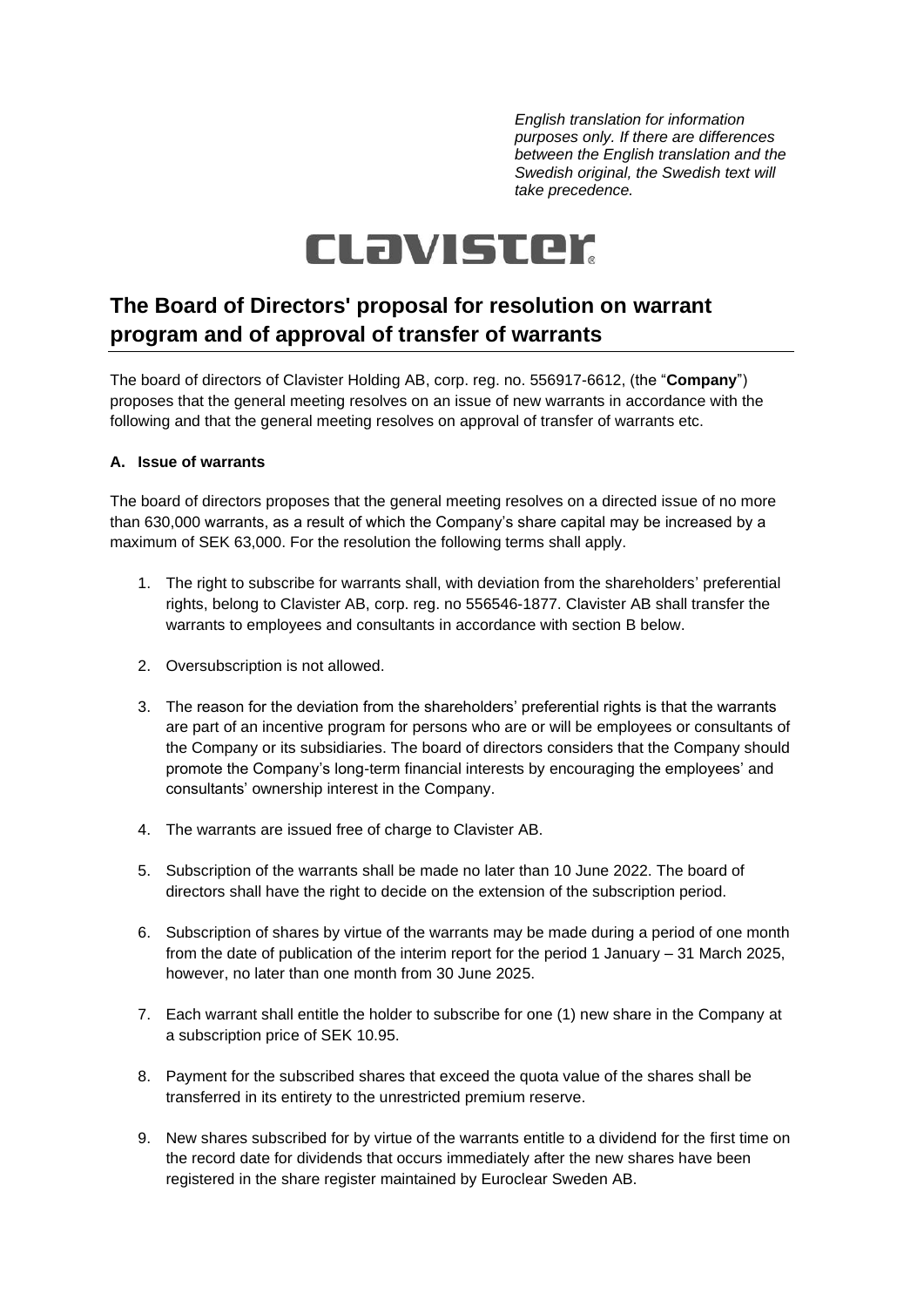- 10. Warrants held by Clavister AB which have not been transferred in accordance with section B or which are subsequently repurchased from participants, may either be retransferred to employees or consultants within the Company or its subsidiaries or be cancelled by the Company following a decision by the board of directors of the Company. Cancellation shall be reported to the Swedish Companies Registration Office for registration.
- 11. Further conditions according to Appendix [A.](#page-0-0)

#### <span id="page-1-0"></span>**B. Approval of transfer of warrants**

#### 1. Eligible for acquisition

The right to acquire warrants in the Company shall vest in all employees and certain consultants of the Company or its subsidiaries. Each person eligible for acquisition of warrants has the right to acquire a maximum of 5,000 warrants provided that the conditions for acquisition are met.

The right to acquire warrants from Clavister AB shall only apply to employees who, at the time of allocation, have not resigned or been terminated, and to consultants who, at the time of allocation, have an ongoing consultancy assignment with the Company or its subsidiaries. Acquisition of warrants is also subject to the employee or consultant entering into a pre-purchase agreement with the Company. The allocation of warrants will not exceed the total number of warrants set out under section [A](#page-0-0) above.

The warrants may also be offered to future new employees and consultants in the event that Clavister AB has unsold and/or repurchased warrants. For such acquisitions, the conditions shall be the same or equivalent to what is stated in this decision.

Allocation requires that the acquisition of warrants can take place legally and that, according to the board of directors' assessment, it can be made to reasonable administrative and financial efforts. The Company's board of directors resolves on the final allotment.

2. Pre-purchase upon transfer, termination of employment and expiration of consultancy assignment

The warrants shall otherwise be covered by customary terms, which *inter alia* means that the warrants shall be subject to an obligation for participants who wish to transfer or otherwise dispose of the warrants to a third party to first offer the Company or its subsidiaries to acquire the warrants. Furthermore, the warrants shall be covered by a right, but not an obligation, for the Company or its subsidiaries to repurchase the warrants if a participant's employment or consultancy assignment with the Company or its subsidiaries terminates or expires, or if an employee quits or is discharged, during the term of the program.

#### 3. Sales period

The warrants shall be transferred to the participants in the program. The intention is that the majority of the warrants shall be transferred to the participants in close connection to the annual general meeting. However, there is a flexibility that makes it possible to transfer unsold warrants and/or repurchased warrants to future employees and consultants.

#### 4. Purchase price and payment

The warrants shall be transferred on market terms at a price (premium) determined on the basis of an estimated market value of the warrants, with the application of a generally accepted valuation model (Black & Scholes). The market value of the warrants shall be determined by BDO AB as independent valuer. For any acquisitions made by additional employees or consultants, the new market price shall be determined accordingly. The value has, according to a preliminary valuation made by BDO AB with the application of the Black & Scholes model, been calculated to SEK 0.188 per warrant based on an assumed share price of SEK 5.47 at the time of subscription of the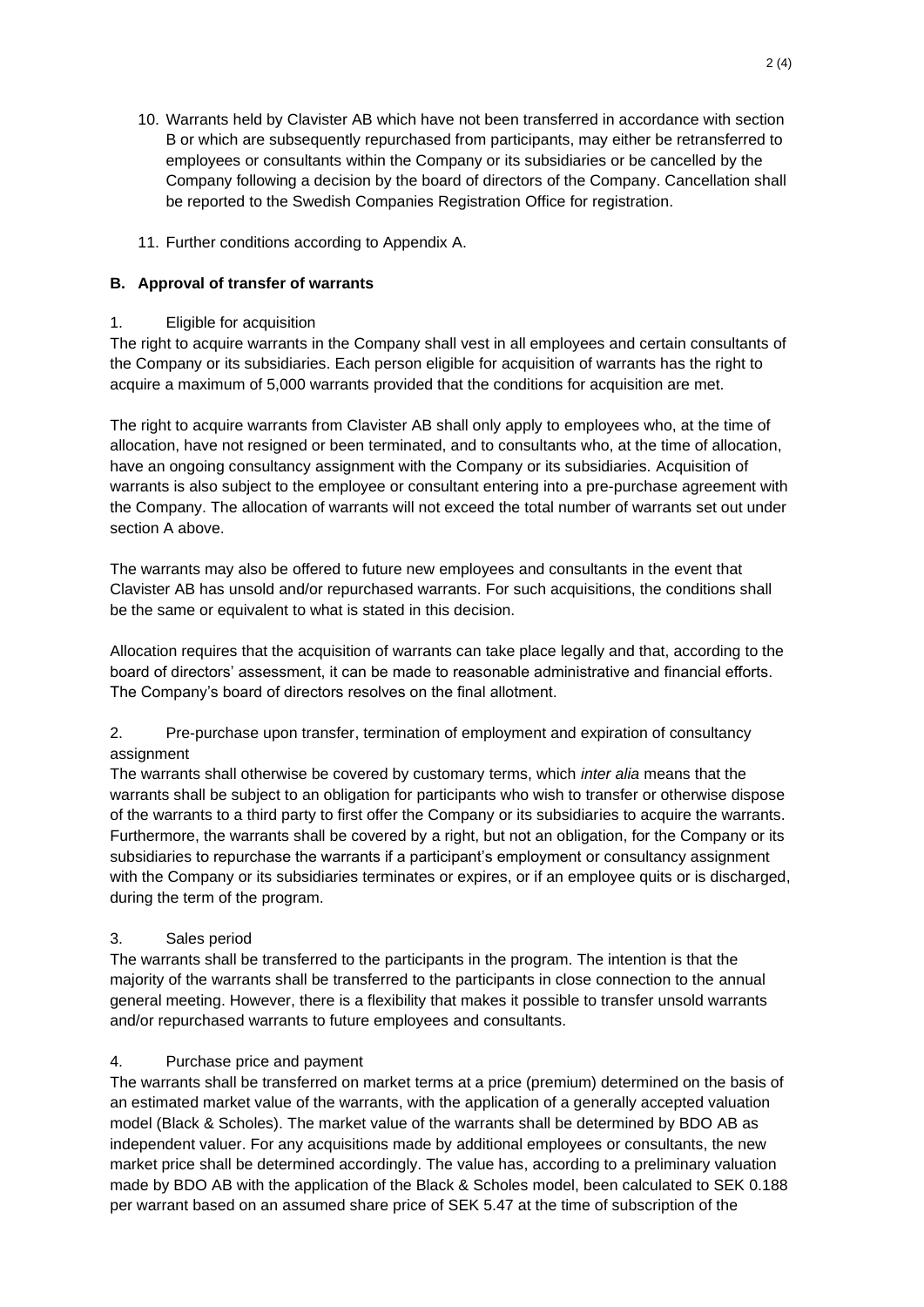warrants, a term of three years, a subscription price per share of SEK 10.95, a volatility of 30 per cent and a risk-free rate of 1.2 per cent.

# **C. Further information regarding the warrant program**

# 1. Dilution

In the event of full subscription with the support of all warrants, 630,000 new shares can be issued, corresponding to a dilution of approximately 1.10 per cent of the total number of shares and votes in the Company, although subject to the recalculation of the number of shares that each warrant entitles to subscribe for which may occur as a result of certain issues et cetera.

# 2. Costs for the Company etc.

As the warrants are to be transferred on market terms, there should be no costs such as social security charges for the Company in connection with the warrant program. Therefore, there are no reasons for the Company to hedge the warrant program in this regard. Apart from costs for administration, implementation, advise and valuation of the program, no other costs are expected to arise in connection with the warrant program.

Overall, the board of directors assesses that the subscription price and the term of the warrants, as well as the principles of allocating warrants to employees and consultants, may be considered reasonable in the light of customs on the market and the Company's need to be able to stimulate the participants' work effort by offering participation in the warrant program.

# 3. Other share-related incentive programs

The Company currently has one outstanding warrant program aimed at company management and key persons, which consists of subscription of a total of 2,100,000 shares. Each warrant entitles to the subscription of one share no later than 30 July 2024, with a subscription price (strike price) of SEK 15.93.

Taking into account the currently proposed warrant program, all outstanding incentive programs in the Company may lead to a dilution of approximately 4.61 per cent of the total number of shares and votes in the Company.

# 4. Promotion of the Company's long-term value creation

Predetermined and measurable criteria for allotment of warrants have not been laid down since participation in the program takes place through an investment on market terms on the participant's own behalf. In order for the program to have a financial value for the participants, it presupposes that the share price exceeds the subscription price during the period when the warrants can be exercised. The Company considers that the share price is a good indication that the participants have contributed to long-term value creation for the Company.

#### 5. Preparation of the matter

The warrant program has been prepared by the board of directors along with external advisors.

# 6. Authorization and majority rules

The general meeting instructs the board of directors of the Company to implement the resolution in accordance with section [A](#page-0-0) above and to carry out the transfer of warrants in accordance with section [B](#page-1-0) above.

The board of directors, or a person appointed by the board of directors, shall be authorized to make any minor adjustments required in connection with registration of the resolution with the Swedish Companies Registration Office.